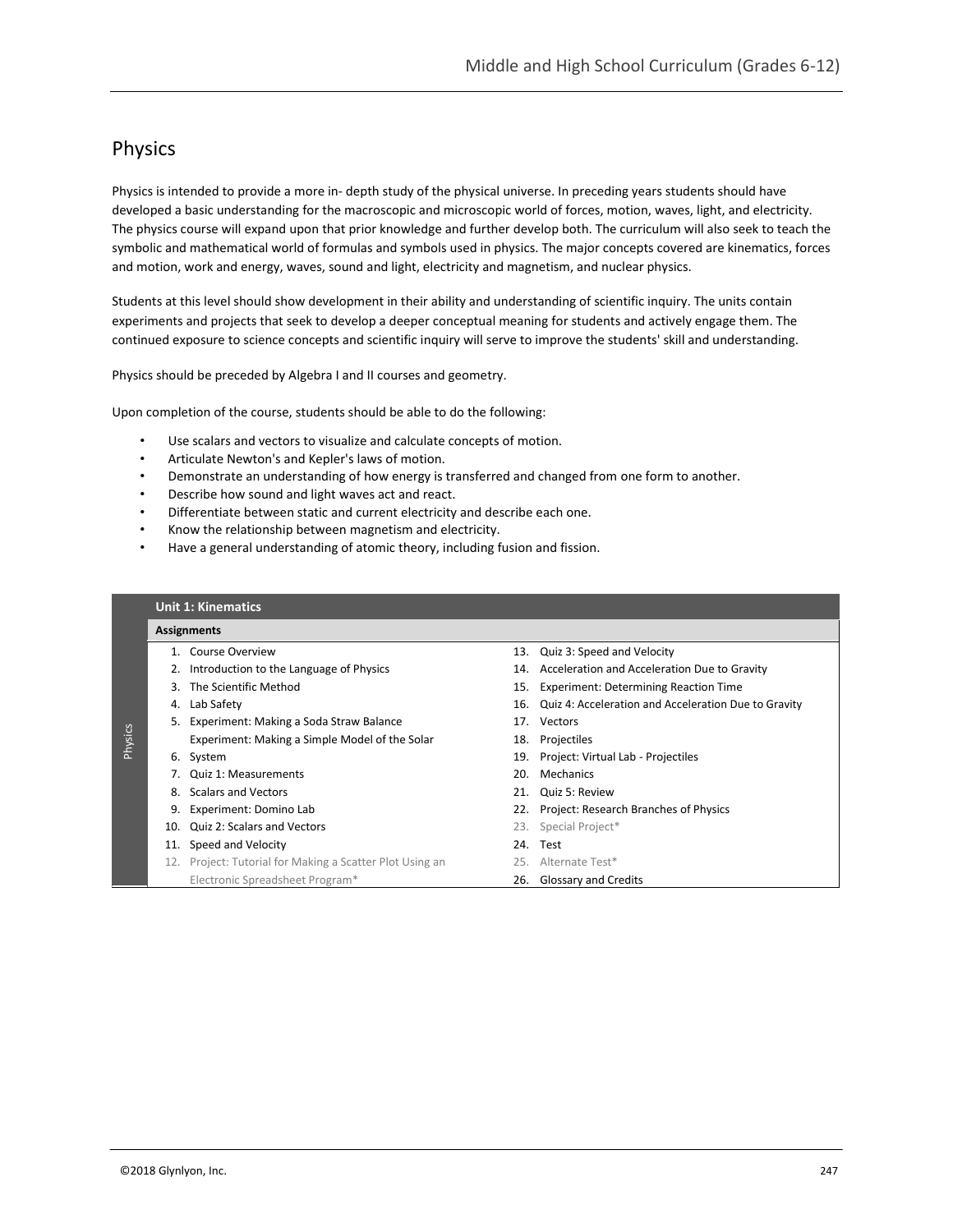## **Unit 2: Dynamics**

### **Assignments**

- 1. Newton's First and Second Laws 15. Experiment: Explosion\*
- 2. Newton's Laws and Free Body Diagrams 16. Project: Car Racing Collision
- 
- 4. Report: Isaac Newton\* Momentum and American Momentum and Momentum
- 5. Quiz 1: Newton's First and Second Laws of Motion 18. Kepler's Laws of Planetary Motion
- 6. Project: Virtual Lab Newton's Laws 19. Report: Solar System\*
- 

Physics

Physics

Physics

- 8. Quiz 2: Gravity **21.** Oynamics
- 9. Uniform Circular Motion 22. Quiz 5: Unit Review
- 10. Project: Virtual Labs Circular Motion 23. Special Project\*
- 11. Experiment: Circular Motion 24. Test
- 12. Quiz 3: Uniform Circular Motion 25. Alternate Test\*
- 13. Newton's Third Law and Conservation of Momentum 26. Glossary and Credits
- 14. Project: Virtual Lab Conservation of Momentum
- 
- 3. The Problems of Newton's Laws 17. Quiz 4: Newton's Third Law and Conservation of
	-
	-
- **7. Gravity 7. Gravity 20. Experiment: Kepler's Law\*** 
	-
	-
	-
	-
	-
	-

**Unit 3: Work and Energy**

#### **Assignments**

- 1. Work, Kinetic, and Potential Energy 12. Latent Heat
- 2. Report: Nuclear Energy\* The Communication of the Communication of the Communication of the Communication of the Communication of the Communication of the Communication of the Communication of the Communication of the Co
- 3. Quiz 1: Work, Kinetic and Potential Energy 14. Laws of Thermodynamics
- 4. Conservation of Energy 15. Energy
- 5. Power and Efficiency 16. Quiz 3: Chapter Review
- 
- 7. Machine Efficiency **18. Special Project**\*
- 8. Project: Virtual Lab Simple Machines 19. Test
- 9. Experiment: Simple Machines 20. Alternate Test\*
- 10. Quiz 2: Work and Energy to Power and Efficiency 21. Glossary and Credits
- 11. Heat Energy
- -
	-
- -
- 6. Simple Machines 17. Project: Classifying forms of Energy
	-
	-
	-
	-

**Unit 4: Introduction to Waves**

#### **Assignments**

- 
- 
- - 4. Quiz 1: Characteristics of Waves 14. Wave Motion
	-
	- 6. Experiment: Waves and the set of the set of the Special Project\*
	- 7. Experiment: Bending Waves\* 17. Test
	- 8. Quiz 2: Characteristics of Waves to Wave Phenomena 18. Alternate Test\*
	-
	- 10. Project: Virtual Lab Sound
- 1. Characteristics of Waves 11. Project: Virtual Lab Doppler Effect
- 2. Experiment: Wave Speeds 12. Experiment: Doppler Effect\*
- 3. Experiment: Pulses\* 13. Project: Sound Resonance
	-
- 5. Wave Phenomena 15. Quiz 3: Chapter Review
	-
	-
	-
- 9. Sound Waves 19. Glossary and Credits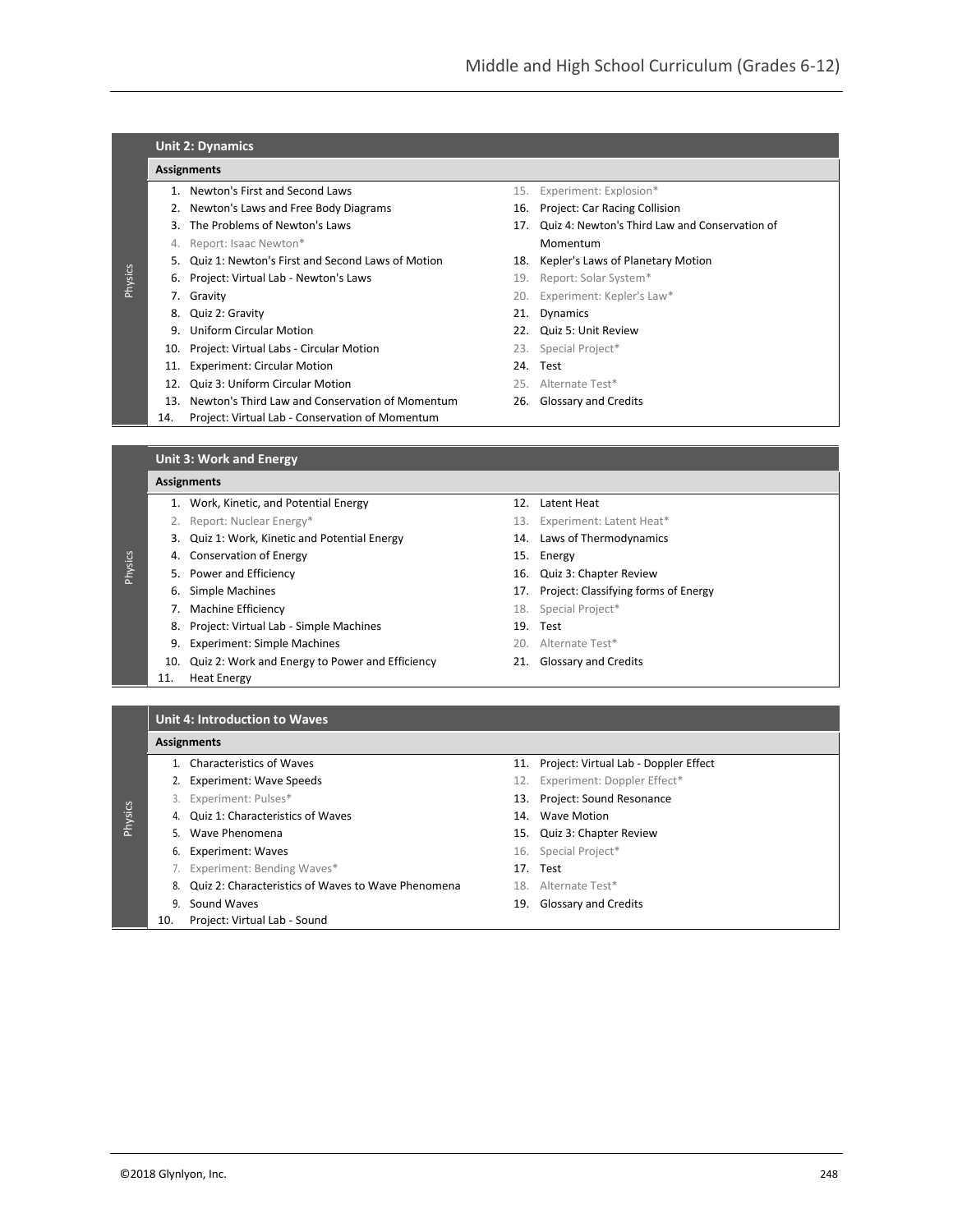|                          |                    | Unit 5: Light                           |     |                                     |  |  |
|--------------------------|--------------------|-----------------------------------------|-----|-------------------------------------|--|--|
|                          |                    | <b>Assignments</b>                      |     |                                     |  |  |
|                          |                    | Speed of Light: Historical Calculations | 11. | Light Phenomena and Models of Light |  |  |
|                          |                    | Properties of Light                     | 12. | Project: Digital Transmissions      |  |  |
| $\overline{\phantom{a}}$ | 3.                 | Experiment: Light Angles                | 13. | Experiment: Light Observations*     |  |  |
|                          | 4.                 | Experiment: Water Refraction*           | 14. | Light and Sound                     |  |  |
|                          |                    |                                         | 15. | Quiz 3: Chapter Review              |  |  |
|                          | 6.                 | <b>Mirrors</b>                          | 16. | Special Project*                    |  |  |
|                          |                    | Experiment: Convergence                 | 17. | Test                                |  |  |
|                          | 8.                 | Lenses                                  | 18. | Alternate Test*                     |  |  |
|                          | 9.                 | Project: Virtual Lab - Light            | 19. | Glossary and Credits                |  |  |
|                          | 10.                | Quiz 2: Speed of Light to Lenses        |     |                                     |  |  |
|                          |                    |                                         |     |                                     |  |  |
|                          |                    | Unit 6: Semester Review and Exam        |     |                                     |  |  |
| Physics                  | <b>Assignments</b> |                                         |     |                                     |  |  |

#### **Assignments**

s

| <b>Assignments</b> |           |  |                            |  |  |
|--------------------|-----------|--|----------------------------|--|--|
|                    | 1. Review |  | Alternate Exam - Form A    |  |  |
|                    | 2. Exam   |  | 4. Alternate Exam - Form B |  |  |
|                    |           |  |                            |  |  |

|         |                    | <b>Unit 7: Static Electricity</b>               |  |                                |  |  |
|---------|--------------------|-------------------------------------------------|--|--------------------------------|--|--|
|         | <b>Assignments</b> |                                                 |  |                                |  |  |
|         |                    | <b>Electric Charges</b>                         |  | 9. Potential and Energy        |  |  |
|         |                    | 2. Coulomb's Law                                |  | 10. Electric Fields and Forces |  |  |
| Physics | 3.                 | Experiment: Static Electricity*                 |  | 11. Quiz 3: Chapter Review     |  |  |
|         |                    | 4. The Transfer of Charges                      |  | 12. Special Project*           |  |  |
|         | 5.                 | Quiz 1: Electric Charges to Transfer of Charges |  | 13. Test                       |  |  |
|         | 6.                 | Electric Fields                                 |  | 14. Alternate Test*            |  |  |
|         |                    | Quiz 2: Electric Charges to Electric Fields     |  | 15. Glossary and Credits       |  |  |
|         | 8.                 | <b>Electric Potential</b>                       |  |                                |  |  |

| <b>Unit 8: Electric Currents</b> |  |
|----------------------------------|--|
|                                  |  |

|         |    | <b>Assignments</b>                   |     |                                  |  |  |  |
|---------|----|--------------------------------------|-----|----------------------------------|--|--|--|
|         |    | Sources of EMF                       | 8.  | <b>Circuits</b>                  |  |  |  |
|         |    | Project: Research and Report*        | 9.  | Quiz 3: Chapter Review           |  |  |  |
| Physics | 3  | Fluid Flow                           | 10. | Project: Virtual Labs - Circuits |  |  |  |
|         | 4. | Quiz 1: Sources of EMF to Fluid Flow | 11. | Special Project*                 |  |  |  |
|         |    | Resistance                           | 12. | Test                             |  |  |  |
|         | 6. | Quiz 2: Sources of EMF to Resistance | 13. | Alternate Test*                  |  |  |  |
|         |    | Ohm's Law                            | 14. | <b>Glossary and Credits</b>      |  |  |  |

## **Unit 9: Magnetism**

# **Assignments**

- 
- 

Physics

- 4. Quiz 1: Fields and Forces to Forces 13. Quiz 3: Chapter Review
- 5. Electromagnetism example and the set of the set of the Special Project\*
- 6. Experiment: Induced Magnetic Fields\* 15. Test
- 7. Electromagnetic Induction 16. Alternate Test\*
- 8. Applications of Electromagnetic Induction 17. Glossary and Credits
- 9. Project: Electromagnetism
- 1. Fields and Forces 10. Cuiz 2: Fields and Forces to Electromagnetism
- 2. Experiment: Magnetic Fields\* 11. Electron Beams
- 3. Forces 12. Magnetic Fields and Forces
	-
	-
	-
	-
	-